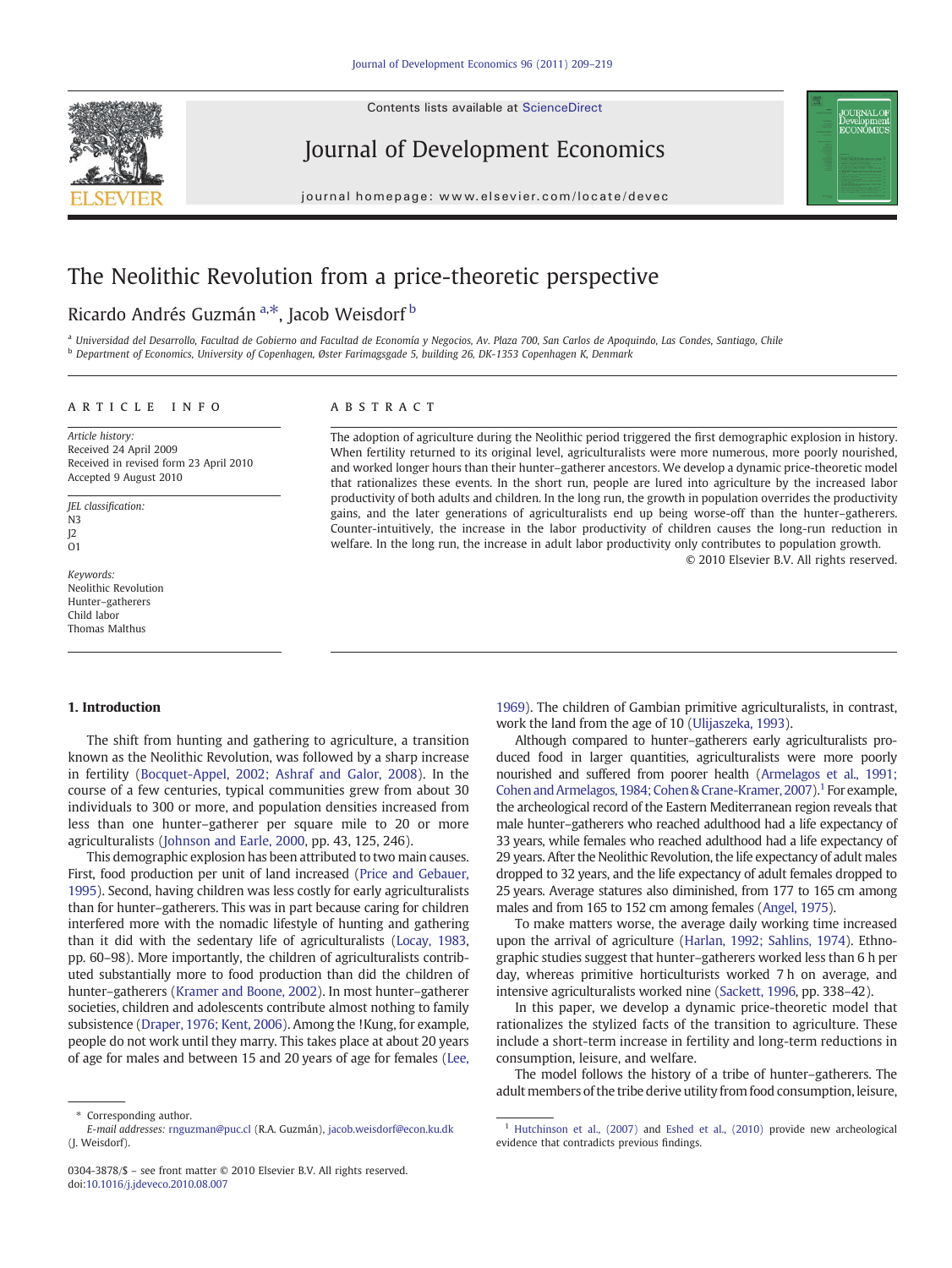and childbearing. When the story begins, the tribe is in demographic equilibrium; given his family income and the cost of childbearing, each adult in the tribe chooses to reproduce at the rate of replacement.

At some point in its history, the tribe discovers agriculture. This new food production technology has two advantages over hunting and gathering. First, agriculture has higher total factor productivity than hunting and gathering; ceteris paribus, its higher total factor productivity translates into a higher family income. Second, the children of agriculturalists are more productive than are the children of hunter– gatherers. Because the cost of a child is offset by the food he produces, childbearing is less costly for agriculturalists than for hunter–gatherers.

The sudden increase in the family income and the lower cost of childbearing triggers a demographic explosion among the early agriculturalists. The growth in population progressively reduces the family income of the subsequent generations. Eventually, the family income is so low that the adults once again choose to reproduce at the rate of replacement. When that happens, the population restabilizes at a higher level. In the long run, the family income is even lower than before the onset of agriculture; childbearing carries such low cost for agriculturalists that the only way to persuade them to restrain their fertility is to give them less income than the level obtained by hunter– gatherers. The impoverished agriculturalists also consume less food and have to work more, as compared to their ancestors.

The increase in the labor productivity of children drives the results of the model. In the long run, the increase in the labor productivity of adults only contributes to population growth.

Three conditions must hold for the stylized facts to emerge as implications of the model. The first condition is that children must be normal goods. That is, fertility must be an increasing function of income. The second condition is that the implicit wage rate must decrease with population size. Together, conditions one and two correspond to the classical Malthusian–Ricardian assumptions. The third condition is that consumption and leisure must be normal goods and gross complements of each other.

The remainder of this introduction covers the related literature. We present our model in Section 2. Finally, in [Section 3](#page-6-0), we offer some conclusions.

#### 1.1. Related literature

A variety of theories has been advanced to explain the emergence of agriculture. These range from excessive hunting ([Smith, 1975](#page-10-0)) to warfare [\(Rowthorn and Seabright, 2008\)](#page-10-0) and climate change ([Dow et](#page-9-0) [al., 2009\)](#page-9-0). Theories on the adoption of agriculture have been extensively surveyed by [Weisdorf \(2005\)](#page-10-0), who also surveys the main hypotheses forwarded by anthropologists and archaeologists. Therefore, we limit this review to previous explanations for the loss of welfare that followed the Neolithic Revolution.

According to [Locay \(1989\)](#page-9-0), the fall in the price of children motivated early agriculturalists to substitute fertility for consumption and leisure. He maintains that these changes were welfare-enhancing, as the fall in the price of children expanded the agriculturalists' feasible choice set. [Weisdorf \(2003\)](#page-10-0) develops a model in which early agriculturalists exchange their leisure time for goods produced by an emerging class of non-food-producing specialists (e.g., craftsmen and bureaucrats). [Marceau and Myers \(2006\)](#page-9-0) model the fall in consumption and leisure as a tragedy of the commons. [Locay \(1989\), Weisdorf](#page-9-0) [\(2005\), and Marceau and Myers \(2006\)](#page-9-0) assume that the population remains constant during the transition to agriculture. Demography plays no role in their models.

[Weisdorf \(2009\)](#page-10-0) incorporates Malthusian–Ricardian population principles into a model with two sectors; hunting and agriculture. In his model, the higher productivity of agriculture motivates its adoption, but the subsequent population growth overrides the productivity gain. Weisdorf implicitly assumes that people's only desire in life is to reproduce and that they will work as many hours as it takes to maximize their fertility. He also assumes that food consumption is an increasing function of the energy spent at work, which explains why agriculturalists have to work more than hunter–gatherers.

[Robson \(2008\)](#page-9-0) develops a model with two goods, children and children's health. In Robson's model, agriculture leads to a higher population density. Infectious diseases, in turn, become more prevalent as the population density increases. This makes the health of children more expensive for agriculturalists than for the less populous hunter–gatherers. Agriculturalists respond by having more children and investing less in their health than did their predecessors. [Dalgaard and Strulik \(2010\)](#page-9-0) propose a similar model to explain the decline in human body size. They provide some empirical evidence that supports their explanation.

Finally, [Lagerlöf \(2009\)](#page-9-0) develops a model in which population pressure spurs the development of agriculture. When a society transits to agriculture, a leisurely elite seizes power and enslaves the rest of the population. Slavery reduces the income of the working class below the level they would earn in an egalitarian society of hunter–gatherers.

#### 2. A model of agriculture adoption

#### 2.1. Model setup

A tribe of hunter–gatherers is on the verge of adopting agriculture. Time is discrete, indexed by  $t \in \mathbb{N}$ . In time t, the tribe has  $N_t \in (0, \infty)$ identical adult members.

Adults live for one period. When they die, they are replaced by their children.

A representative time-t adult chooses food consumption  $c_t \in [0, \infty)$ , leisure  $l_t ∈ [0, ∞)$ , and the number of his children  $n_t ∈ [0, ∞)$  to maximize the following utility function:

$$
u_t = \left[\gamma \overline{\sigma} \overline{c_t^{\sigma}} + (1 - \gamma) \overline{\sigma} \overline{l_t^{\sigma}} \right]^{\frac{\sigma}{\sigma-1}} n_t^{1-\theta}, \tag{1}
$$

where  $\theta$ ,  $\gamma \in (0, 1)$ , and  $\sigma \in [0, \infty)$  is the elasticity of substitution between consumption and leisure.<sup>2</sup>

There is no labor market. Families produce their own food using three inputs: adult labor, child labor, and a common resource  $Z \in (0, \infty)$  shared by all families in the tribe (e.g., land or water). A family's food production is given by a production function with constant returns to labor:

$$
q_t = \frac{AZ}{N_t}(T - l_t + \beta n_t),\tag{2}
$$

where  $A \in (0, \infty)$  measures the total factor productivity (TFP),  $Z/N_t \in (0, \infty)$  is the family's share of the common resource,  $T \in (0, \infty)$  is the adult's available time, and  $\beta \in [0, \infty)$  measures child labor productivity in man–hours. Without loss of generality, we normalize Z to 1.

The representative adult is subject to the following budget constraint:

$$
q_t \ge c_t + \kappa n_t \tag{3}
$$

where  $\kappa \in [0, \infty)$  represents the food requirements of a child.

Combining Eq. (2) with inequality (3), and rearranging, we can restate the budget constraint as follows:

 $I_t \geq c_t + w_t l_t + p_t n_t$ 

 $2$  The assumption that the adult chooses the number of his children may seem unrealistic, but it is not. There is ample evidence that pre-modern peoples controlled their fertility. The methods they used included abstinence, celibacy, prolonged breastfeeding, abortion, and infanticide [\(Douglas 1966; Cashdan 1985\)](#page-9-0).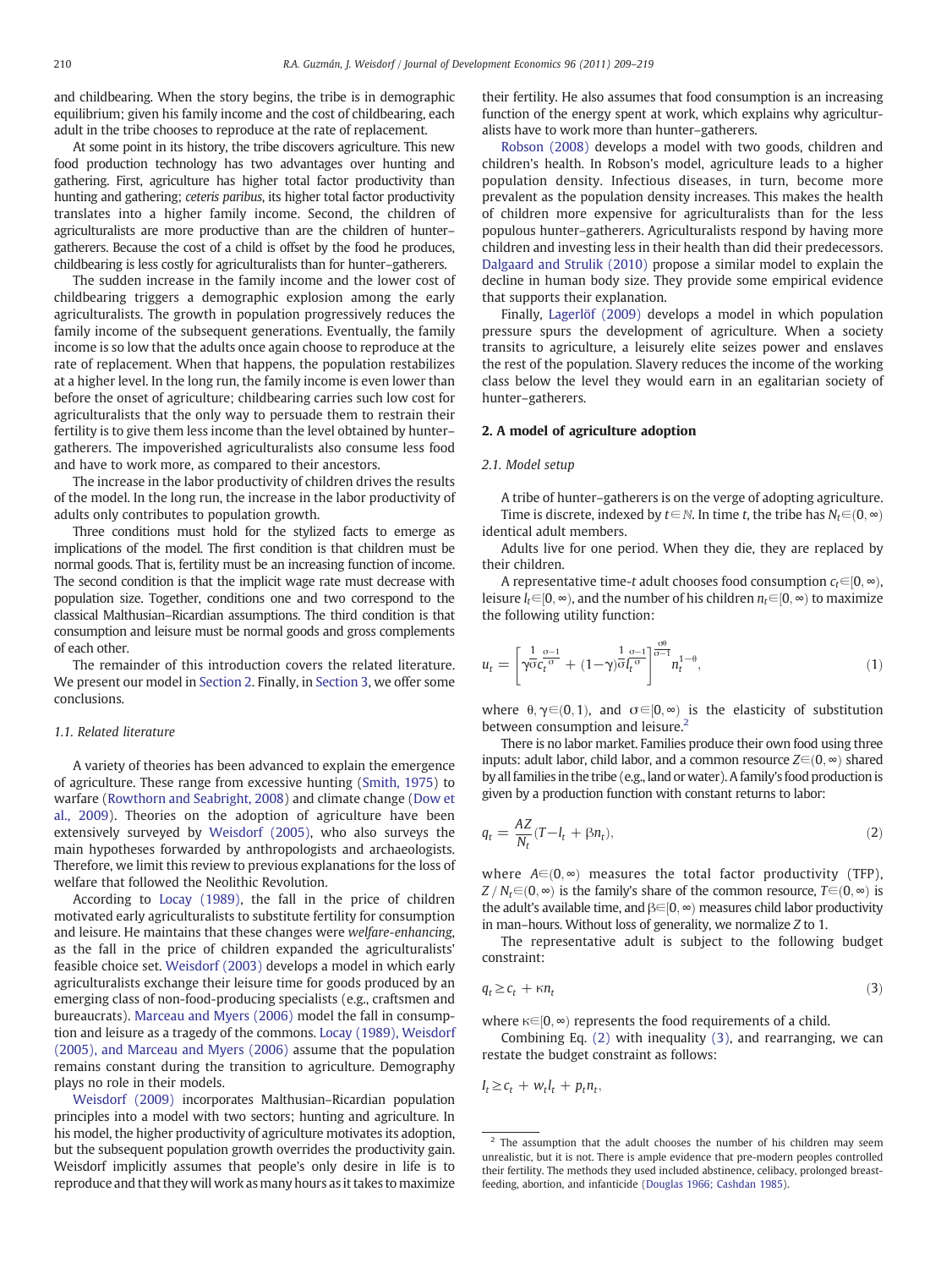where  $I_t$  is the implicit total income,  $W_t$  is the implicit hourly wage rate (which is also the price of leisure), and  $p_t$  is the implicit price of children:

$$
I_t = \frac{AT}{N_t} = w_t T,\tag{4}
$$

$$
w_t = \frac{A}{N_t},\tag{5}
$$

$$
p_t = \kappa - \frac{\beta A}{N_t} = \kappa - \beta w_t.
$$
\n<sup>(6)</sup>

Note that total income and wages decrease with population, whereas the price of children increases with population. In addition, note that the price of a child is equal to the food he consumes minus the food he produces.

Finally, the following equation governs the population dynamics:

$$
N_{t+1} = \frac{n_t}{n^*} N_t, \tag{7}
$$

where  $n^*$  > 0 is the *exogenous* replacement fertility rate.<sup>3</sup>

#### 2.2. Solution

The representative time-t adult solves the following problem, taking his total income and the prices as given:

$$
\max_{\{c_t, l_t, n_t\}} \left[ \gamma^{\frac{1}{\sigma}} c_t^{\frac{\sigma-1}{\sigma}} + (1-\gamma)^{\frac{1}{\sigma}} l_t^{\frac{\sigma-1}{\sigma}} \right]^{\frac{\sigma\theta}{\sigma-1}} n_t^{1-\theta},
$$

subject to  $I_t \geq c_t + w_t I_t + p_t n_t$ ,

$$
c_t, l_t, n_t{\in}[0,\infty).
$$

Standard calculations yield the adult's demands for consumption, leisure, and children:

$$
c_t = \frac{\theta \gamma I_t}{\gamma + (1 - \gamma) w_t^{1 - \sigma}},\tag{8}
$$

$$
l_t = \frac{\theta(1-\gamma)w_t^{-\sigma}I_t}{\gamma + (1-\gamma)w_t^{1-\sigma}},
$$
\n(9)

$$
n_t = \frac{(1-\theta)I_t}{p_t}.\tag{10}
$$

These demand functions have two important properties. First, the demands are downward-sloping; that is, consumption, leisure, and children are ordinary goods. Second, the demands increase with income; that is, consumption, leisure, and children are normal goods.<sup>4</sup>

Inserting the demand functions into the utility function, we obtain an expression for the indirect utility function (i.e., utility as a function of income and prices):

$$
u_t = \frac{\theta^{\theta} (1-\theta)^{1-\theta} I_t}{p_t^{1-\theta} [\gamma + (1-\gamma) w_t^{1-\sigma}]^{\frac{\theta}{1-\sigma}}}.
$$
\n(11)

**Proposition 1.** In the long run, fertility  $n_t$  converges to the rate of replacement  $n^*$ , and population  $N_t$  reaches a unique positive steady state. The steady state is given by

$$
N^* = \frac{\left[ (1 - \theta)T + \beta n^* \right] A}{\kappa n^*},\tag{12}
$$

and it will be stable if and only if  $\beta n^* < (1-\theta)T$ .

Proof. Combining Eqs. (4), (6), (7), and (10), we form a dynamic system for the tribe's population:

$$
N_{t+1} = f(N_t) = \frac{\frac{(1-\theta)AT}{N_t}}{\kappa - \beta \frac{A}{N_t}} N_t.
$$

Setting  $N_t = N_{t+1} = N^*$  and solving the system for  $N^*$ , we obtain the positive steady state given in Eq. (12). In [Appendix A.](#page-6-0)1 we prove the stability of the steady state.

Inserting the steady-state value of  $N_t$  into Eqs. (4), (5), and (6), we obtain the steady-state income and prices:

$$
I^* = \frac{\kappa n^* T}{(1 - \theta)T + \beta n^*},\tag{13}
$$

$$
w^* = \frac{\kappa n^*}{(1-\theta)T + \beta n^*},\tag{14}
$$

$$
p^* = \frac{(1-\theta)\kappa T}{(1-\theta)T + \beta n^*}.
$$
\n(15)

Because  $I_t$ ,  $w_t$ , and  $p_t$  are all constant in the steady state, consumption, leisure, and fertility remain constant as well.

#### 2.3. The adoption of agriculture

Assume that, before the onset of the agricultural era, the tribe has already reached its steady state. This means that all adults chose to reproduce at the exogenous rate of replacement, causing the population and all other model variables to remain constant.

At a certain time  $\tau$ , the tribe discovers agriculture; for instance, through interaction with a neighboring tribe of agriculturalists. This new production technology has two advantages over hunting and gathering. First, agriculture has a higher total factor productivity. Second, the children of agriculturalists are more productive than the children of hunter–gatherers. In the language of our model, A and  $\beta$ are permanently higher for agriculture than they are for hunting and gathering. [Fig. 1](#page-3-0) shows the trajectories of A and  $\beta$ .

In this section, we will explore the short-term effects of the adoption of agriculture; that is, the changes in the time- $\tau$  variables induced by the increases in A and β. We will find that consumption and fertility rise in the short run and that leisure time rises if and only if it is a gross complement of consumption. Finally, we will prove that the time-τ adults will adopt agriculture because their utility increases when they become agriculturalists.

Henceforth, we will use linear expansions to approximate percent changes in variables:

$$
\frac{\Delta x}{x} = \frac{\partial \ln x}{\partial \ln A} \frac{\Delta A}{A} + \frac{\partial \ln x}{\partial \ln \beta} \frac{\Delta \beta}{\beta},
$$

where  $\Delta x$  is the change in any given variable x.

<sup>&</sup>lt;sup>3</sup> One can think of  $n^*$  as equivalent to  $\pi^{-1}$ , where  $\pi \in (0, 1]$  is the probability that a vill survive to reach adulthood child will survive to reach adulthood.

<sup>&</sup>lt;sup>4</sup> Empirical evidence indicates that children are normal goods. See, for instance, [Lee](#page-9-0) [\(1997\).](#page-9-0)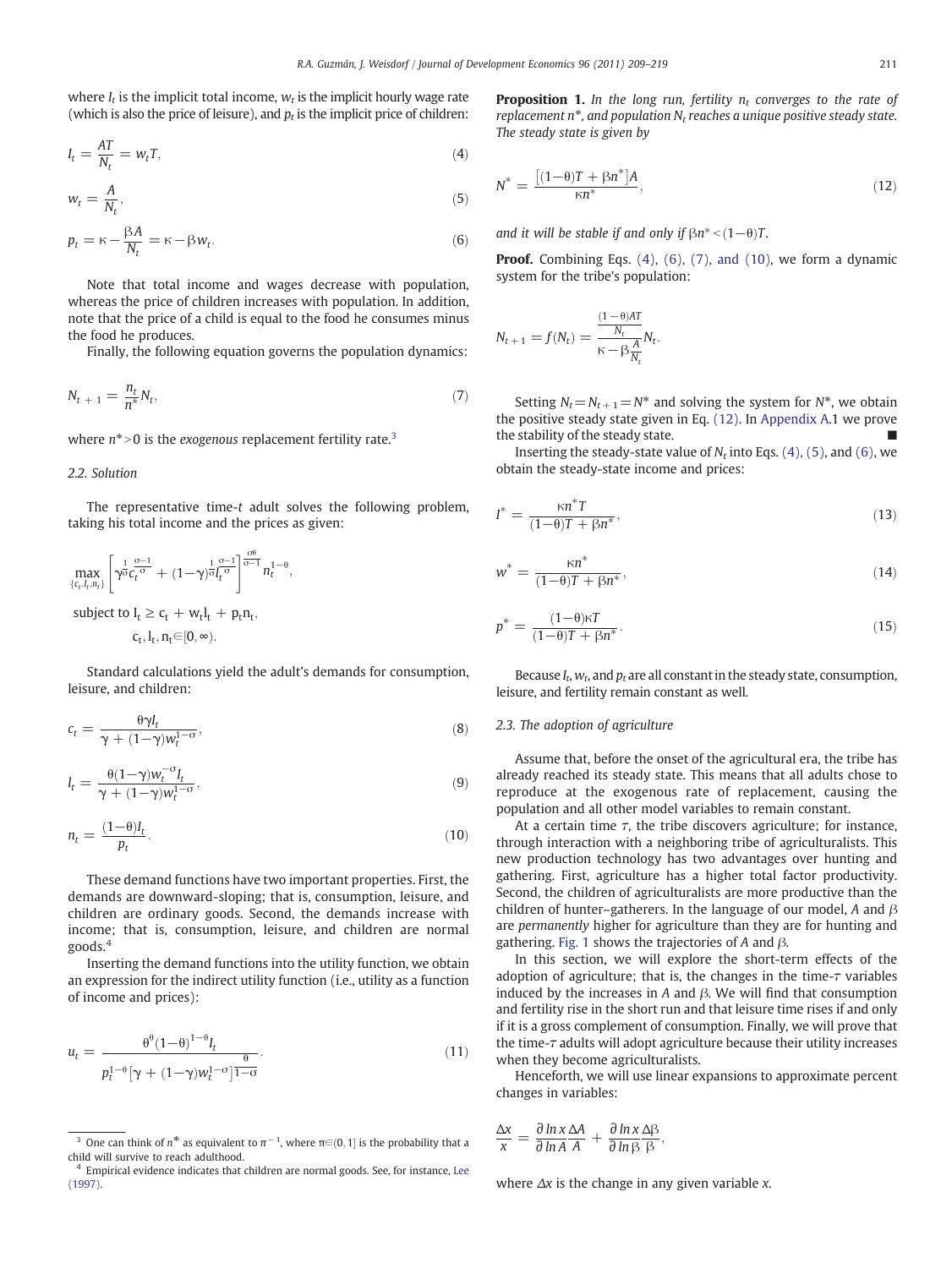<span id="page-3-0"></span>

Fig. 1. Trajectories of total factor productivity (A) and child productivity ( $\beta$ ).

Proposition 2. In time-τ, the total income and the wage rise, and the price of children falls:

$$
\frac{\Delta l_{\tau}}{l_{\tau}} = \frac{\Delta A}{A} > 0,
$$
  
\n
$$
\frac{\Delta w_{\tau}}{w_{\tau}} = \frac{\Delta A}{A} > 0,
$$
  
\n
$$
\frac{\Delta p_{\tau}}{p_{\tau}} = -\frac{\beta w_{\tau}}{p_{\tau}} \frac{\Delta A}{A} - \frac{\beta w_{\tau}}{p_{\tau}} \frac{\Delta \beta}{\beta} < 0.
$$

#### Proof. See [Appendix A](#page-6-0).2.

The intuition is this. The population is fixed at time-τ. Therefore, a time-τ family has access to the same amount of the common resource as before the adoption of agriculture. This implies that the increase in TFP translates into a short-term increase in the total income. The wage also rises because each hour of labor is more productive. Finally, the price of children falls in the short run because each child supplies more man–hours ( $\beta$  is higher), and each man–hour pays a higher wage.

Proposition 3. In time-τ, consumption and fertility rise:

$$
\frac{\Delta c_{\tau}}{c_{\tau}} = \frac{c_{\tau} + \sigma w_{\tau} l_{\tau}}{c_{\tau} + w_{\tau} l_{\tau}} \frac{\Delta A}{A} > 0,
$$
  

$$
\frac{\Delta n_{\tau}}{n_{\tau}} = \frac{\kappa}{p_{\tau}} \frac{\Delta A}{A} + \frac{\beta w}{p_{\tau}} \frac{\Delta \beta}{\beta} > 0.
$$

Leisure rises if and only if it is a gross complement of consumption:

$$
\frac{\Delta l_{\tau}}{l_{\tau}} = \frac{(1-\sigma)c_{\tau}}{c_{\tau} + w_{\tau}l_{\tau}} \frac{\Delta A}{A} \begin{cases} > 0 & \text{if } \sigma < 1, \\ =0 & \text{if } \sigma = 1, \\ < 0 & \text{if } \sigma > 1. \end{cases}
$$

#### Proof. See [Appendix A.](#page-6-0)3.

The intuition behind these results is the following. Consumption is a normal good; thus, when the total income rises, consumption tends to rise as well. If consumption is a gross substitute to leisure  $(\sigma > 1)$ , the increase in the price of leisure (i.e., the hourly wage rate) also tends to increase consumption. Because the income effect and the substitution effect act in the same direction, consumption must rise. If, on the other hand, consumption is a gross complement of leisure  $(\sigma$ <1), the increase in the price of leisure tends to reduce consumption. In the particular case of our model, the positive income effect always overrides the substitution effect. Therefore, consumption unambiguously rises in the short run.

Because children are ordinary and normal goods, the reduction in their price and the increase in the total income induce a short-term increase in fertility.

The change in leisure is ambiguous. Because leisure is a normal good, the increase in the total income will act to increase leisure. However, leisure is also an ordinary good. Consequently, the increase in its price will act to reduce leisure. If the complementarity between consumption and leisure is sufficiently high (i.e., if  $\sigma$  < 1), then the income effect will override the price effect; the adults will increase their leisure time to better enjoy their extra consumption.

Up to this point, we have asked ourselves what would happen if the time-τ hunter–gatherers became agriculturalists. The next proposition proves that the time-τ hunter–gatherers will indeed become agriculturalists because the career switch improves their utility.

Proposition 4. In time-τ, utility rises:

$$
\frac{\Delta u_{\tau}}{u_{\tau}} = \left(\frac{c_{\tau} + p_{\tau}n_{\tau}}{l_{\tau}} + \frac{(1-\theta)\beta w_{\tau}}{p_{\tau}}\right)\frac{\Delta A}{A} + \frac{(1-\theta)\beta w_{\tau}}{p_{\tau}}\frac{\Delta \beta}{\beta} > 0.
$$

Proof. See [Appendix A](#page-6-0).4.

The economics behind this result is straightforward; using the same amount of resources, a family of agriculturalists always produces more food than a family of hunter–gatherers.

#### 2.4. Long-term effects of the adoption of agriculture

To determine the long-term effects of agriculture, we will compare the steady states of the model before and after time  $\tau$ . We will find that the population rises in the long run, whereas consumption and utility fall. Leisure falls in the long run if and only if it is a gross complement of consumption.

Proposition 5. The population increases in the long run:

$$
\frac{\Delta N^*}{N^*} = \frac{\Delta A}{A} + \frac{\beta w^*}{\kappa} \frac{\Delta \beta}{\beta} > 0.
$$

#### Proof. See [Appendix A.](#page-6-0)5.

The chain of causality goes like this. As proved in the previous section, agriculture induces a short-term increase in the total income and the wage and a short-term reduction in the price of children. The time- $\tau$  agriculturalists respond to this change in incentives by increasing their fertility above replacement. The demographic equilibrium breaks down, and the population begins to grow.

As the population grows, each family receives an ever-smaller share of the common resource. Therefore, the wage and the total income gradually fall from their time-τ levels. At the same time, the price of children gradually rises because each hour of child labor pays progressively less.

In response to the gradual reduction in the total income and the gradual increase in the price of children, fertility declines through the generations. Eventually, fertility returns to the rate of replacement. When this happens, the population restabilizes at a higher level than before the adoption of agriculture.

[Fig. 2](#page-4-0) illustrates this process.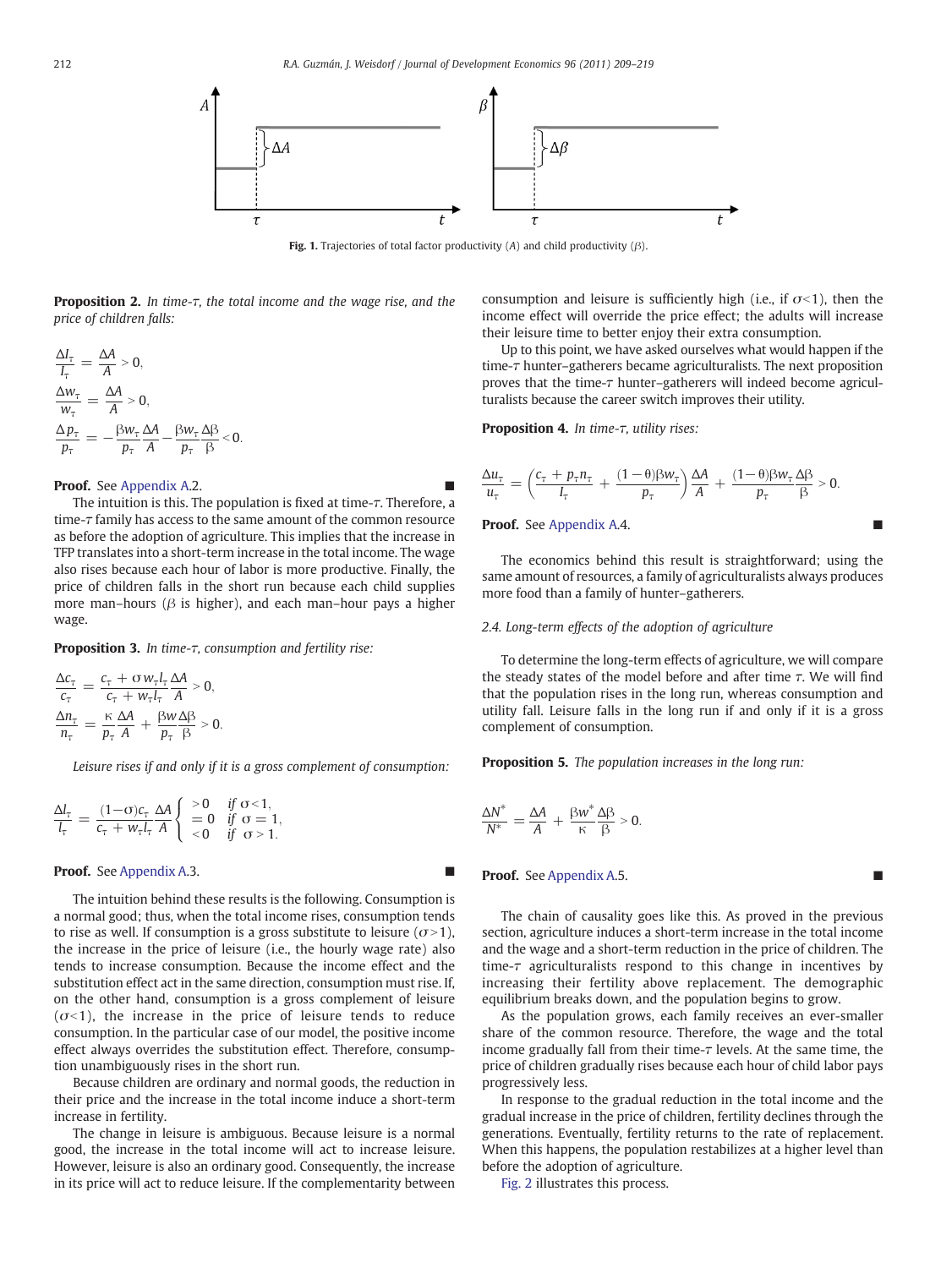<span id="page-4-0"></span>

Fig. 2. Trajectories of fertility  $(n_t)$ , population  $(N_t)$ , the family income  $(I_t)$ , the wage  $(w_t)$ , and the price of children  $(p_t)$ .

Proposition 6. The total income, the wage, and the price of children fall in the long run:

$$
\frac{\Delta I^*}{I^*} = -\frac{\beta w^*}{\kappa} \frac{\Delta \beta}{\beta} < 0, \n\frac{\Delta w^*}{w^*} = -\frac{\beta w^*}{\kappa} \frac{\Delta \beta}{\beta} < 0, \n\frac{\Delta p^*}{p^*} = -\frac{\beta w^*}{\kappa} \frac{\Delta \beta}{\beta} < 0.
$$

#### Proof. See [Appendix A.](#page-6-0)6.

The economic rationale behind Proposition 6 is the following. Eqs. (4) and (6) relate the population to the total income and to the price of children. Combining these equations we obtain

$$
p_t = \kappa - \frac{\beta I_t}{T}.
$$
 (Technological constraint)

The preceding equation is a technological constraint because it derives from the budget constraint, which in turn derives from the production function. The technological constraint tells us that when income is high, children are cheap because they are very productive. This constraint must hold at all times, including the steady state.

Eq. (10), which we reproduce here, relates fertility to the total income and to the price of children:

$$
n_t = \frac{(1-\theta)I_t}{p_t}.
$$

In other words, the representative adult will increase his fertility when the total income rises and will reduce his fertility when the price of children increases. In the steady state, fertility must be equal to the rate of replacement,  $n^*$ . Setting  $n_t=n^*$  in the preceding equation and rearranging, we obtain the following steady-state condition:

$$
p^* = \frac{(1-\theta)I^*}{n^*}.
$$
 (Steady – state condition)

This condition tells us that, to keep the population constant,  $I^*$  and  $p^*$  must move in the same direction. If  $p^*$  falls and  $I^*$  remains the same, the adult will demand more than  $n^*$  children. The only way to persuade the adult to restrain fertility is to reduce  $I^*$  whenever  $p^*$ falls.

Panel A of [Fig. 3](#page-5-0) depicts the technological constraint and the steady-state condition. The steady-state values of  $I_t$  and  $p_t$  lie at the intersection of the two lines.

When  $\beta$  increases, the line that represents the technological constraint rotates inwards. Panel B of [Fig. 3](#page-5-0) represents this situation. As the technological constraint rotates, the equilibrium moves from E to  $E_2$ , the total income falls from  $I^*$  to  $I_2^*$ , and the price of children falls from  $p^*$  to  $p^*$ .

Note that this result is driven entirely by the increase in child labor productivity. The increase in TFP plays no role in the determination of  $I^*$  and  $p^*$ . In the long-term, the increase in TFP only contributes to population growth.

Proposition 7. Consumption falls in the long run:

$$
\frac{\Delta c^*}{c^*} = -\frac{c^* + \sigma w^* l^*}{c^* + w^* l^*} \frac{\beta w^*}{\kappa} \frac{\Delta \beta}{\beta} < 0.
$$

Leisure falls if and only if it is a gross complement of consumption:

$$
\frac{\Delta l^*}{l^*}=-\frac{(1\!-\!\sigma)c^*}{c^*+w^*l^*}\frac{\beta w^*}{\kappa}\frac{\Delta\beta}{\beta}\left\{\begin{array}{ll} <0& \text{if } \sigma\!<\!1,\\ =0& \text{if } \sigma=1,\\ >0& \text{if } \sigma>1.\end{array}\right.
$$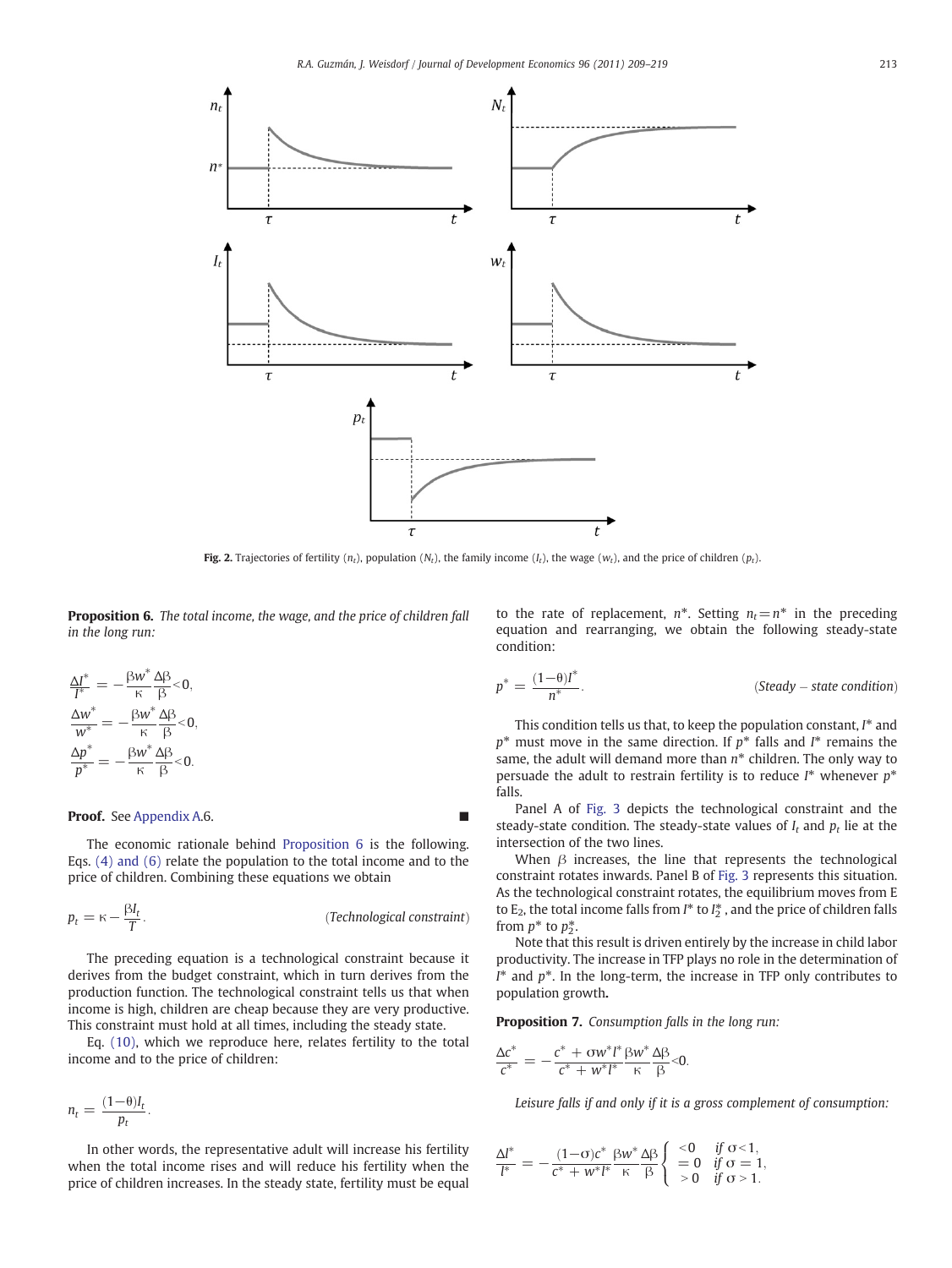<span id="page-5-0"></span>

Fig. 3. Determination of the steady-state equilibrium values of  $I_t$  and  $p_t$  (panel A). When the child labor productivity rises, the technology constraint rotates inwards, and both  $I^*$  and  $p^*$  fall (panel B).

#### **Proof.** See [Appendix A](#page-6-0).7.

The aforementioned results are a direct consequence of the longterm reductions in the total income, the wage, and the price of children.

Consumption is a normal good; thus, when total income falls, consumption tends to fall as well. If consumption is a gross substitute to leisure, the reduction in the price of leisure (i.e., the hourly wage rate) also tends to reduce consumption. Because the income effect and the substitution effect act in the same direction, consumption must rise. If, on the other hand, consumption is a gross complement of leisure, the reduction in the price of leisure tends to increase consumption. In the particular case of our model, the negative income effect always overrides the substitution effect. Therefore, consumption unambiguously falls in the long run.

The change in leisure is ambiguous. Because leisure is a normal good, the reduction in the total income will act to reduce leisure. However, leisure is also an ordinary good. Therefore, the reduction in its price will act to increase leisure. If the complementarity between consumption and leisure is sufficiently high (i.e., if  $\sigma$ <1), then the income effect will override the price effect; the adults will reduce their leisure time because leisure becomes less interesting when consumption falls.

Fig. 4 displays the trajectories of consumption and leisure.

Proposition 8. Utility falls in the long run:

$$
\frac{\Delta u^*}{u^*} = -\frac{c^*}{I^*} \frac{\beta w^*}{\kappa} \frac{\Delta \beta}{\beta} < 0.
$$

#### Proof. See [Appendix A](#page-6-0).8.

In the long run, fertility always returns to the exogenous rate of replacement. Therefore, the long-term gain or loss of utility is entirely determined by the changes in consumption and leisure. Proposition 8 states that it does not matter whether consumption and leisure are gross complements, gross neutral, or gross substitutes; agriculturalists always end up being worse-off than hunter–gatherers.

Why should utility fall in the long run?

From Eq. (10) it follows that a typical adult will destine a fraction  $1-\theta$  of his income to buy children, leaving the remaining fraction to buy consumption and leisure. It follows that an adult who lives in a steady state faces the following budget constraint:

$$
w^* \tilde{T} \geq c_t + w^* l_t,
$$

where  $\tilde{T} = \theta T$ . We know that, in the steady state, the adult chooses  $n_t=n^*$ . Therefore, the steady-state adult problem can be restated as follows:





Fig. 4. Trajectories of consumption  $(c_t)$  and leisure  $(l_t)$ .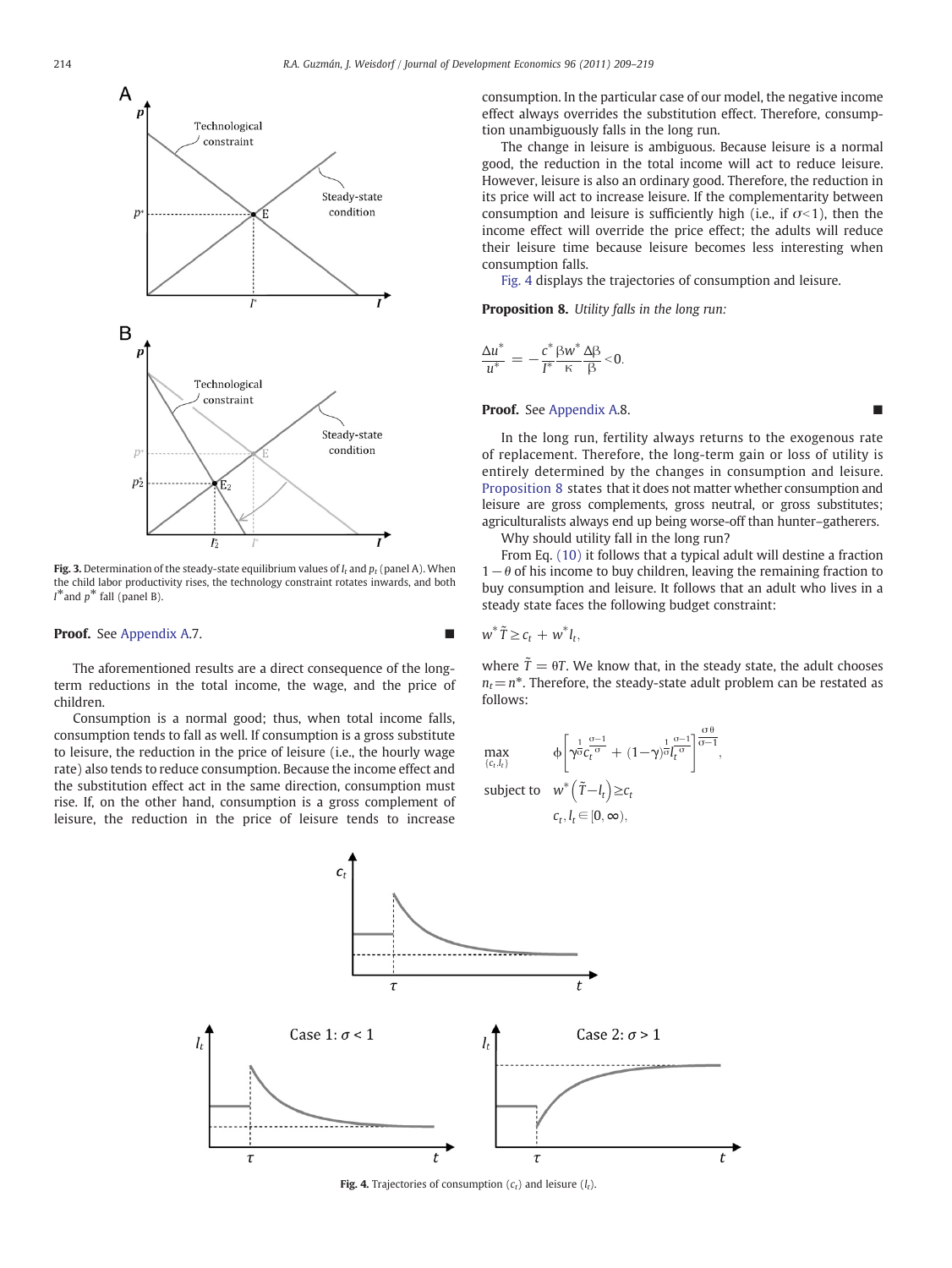<span id="page-6-0"></span>

Fig. 5. Trajectory of utility (panel A). The utility of hunting and gathering always runs below the utility of agriculture (panel B).

where  $\phi = (n^*)^{1-\theta}$  is a constant. The cited problem is the classical consumer problem with CES preferences. It is well known that the utility of the consumer increases when the hourly wage increases. Because the wage is lower for steady-state agriculturalists than for steady-state hunter–gatherers, the utility of the agriculturalists must also be lower.

Panel A of Fig. 5 shows the trajectory of utility.

Although agriculture reduces welfare in the long run, agriculturalists will not revert to hunting and gathering. For any given population size, families can always produce more by farming than by hunting and gathering. From Eq. (2), it follows that

$$
\frac{A + \Delta A}{N_t} [T - I_t + (\beta + \Delta \beta) n_t] > \underbrace{\frac{A}{N_t} (T - I_t + \beta n_t)}_{\text{Production of a family of agriculturalists}} ,
$$
\n
$$
\underbrace{\frac{A}{N_t} (T - I_t + \beta n_t)}_{\text{Production of a family of hundred-gatherers}} ,
$$

for all values of  $N_t$ ,  $l_t$  and  $n_t$ . This explains why people will never abandon agriculture.

Panel B of Fig. 5 shows the utility of agriculture and the utility of hunting and gathering for each period. Note that the utility of hunting and gathering always runs below the utility of agriculture.

#### 3. Conclusion

Our model sheds some light on a central puzzle in the literature: did agriculture emerge out of opportunity, or were our ancestors forced into farming? Traditional scholarship regards agriculture as highly desirable: once humans discovered agriculture and recognized the potential productivity gains associated with it, beginning to farm was an obvious decision ([Trigger, 1989\)](#page-10-0). In recent times, this idea has been called into question, largely because it has been shown that taking up agriculture reduced the standard of living of our ancestors ([Harlan, 1992; Sahlins,](#page-9-0) [1974](#page-9-0)). The reduction in the standard of living seems to suggest that our ancestors did not willingly become agriculturalists. Instead, they may have been forced into agriculture by some external pressure [e.g., overpopulation ([Binford, 1968; Flannery, 1969](#page-9-0)) or by the extinction of mammoths and other game ([Smith, 1975](#page-10-0))]. [Diamond \(1987\)](#page-9-0) has called agriculture "the worst mistake in the history of the human race."

We have shown herein that the adoption of agriculture is perfectly consistent with economic rationality. People were lured into agriculture by the immediate productivity gains that resulted from its development; however, the demographic explosion that ensued overrode the gains and impoverished later generations of agriculturalists. The later generations were forced to remain agriculturalists for the same reason that agriculture was originally adopted, which is that agriculture is more productive than hunting and gathering for any given level of population.

Some external factors may have influenced our ancestors' decision to become and remain agriculturalists. Their decision, however, is hardly an economic puzzle. It can be explained within the standard framework of price theory.

#### Acknowledgments

For their valuable comments, we thank Carlos Rodríguez-Sickert, Robert Rowthorn, Victor Lima, and Eugenio Guzmán. Jacob Weisdorf gratefully acknowledges the financial support offered by LUISS Guido Carli University through a Junior Visiting Professorship.

#### Appendix A

Proof of Proposition 1. To prove the stability of the positive steady state, we resort to the Hartman–Grobman theorem. According to this theorem, the steady state  $N^*$  will be stable if  $f'(N^*)$  < 1. Differentiating  $f(N)$ , and evaluating the derivative at  $N^*$ , we get  $f(N_t)$ , and evaluating the derivative at  $N^*$ , we get

$$
f'\left(N^*\right) = \frac{-(1-\theta)\beta A^2 T}{n^*(\beta A - \kappa N^*)^2} = -\frac{\beta n^*}{(1-\theta)T},
$$

which will be less than one in absolute value if and only if  $\beta n^*$  $(1-\theta)T$ .

Proof of Proposition 2. By definition,

$$
\frac{\Delta l_{\tau}}{l_{\tau}} = \frac{\partial \ln l_{\tau}}{\partial \ln A} \frac{\Delta A}{A} + \frac{\partial \ln l_{\tau}}{\partial \ln \beta} \frac{\Delta \beta}{\beta}.
$$
\n(16)

Log-differentiating Eq. (4), we obtain

$$
\frac{\partial \ln I_{\tau}}{\partial \ln A} = 1,\tag{17}
$$

$$
\frac{\partial \ln I_{\tau}}{\partial \ln \beta} = 0. \tag{18}
$$

Combining Eqs. (16), (17), and (18), it follows that

$$
\frac{\Delta I_{\tau}}{I_{\tau}}=\frac{\Delta A}{A}>0.
$$

By definition,

$$
\frac{\Delta w_{\tau}}{w_{\tau}} = \frac{\partial \ln w_{\tau}}{\partial \ln A} \frac{\Delta A}{A} + \frac{\partial \ln w_{\tau}}{\partial \ln \beta} \frac{\Delta \beta}{\beta}.
$$
\n(19)

Log-differentiating Eq. (5), we obtain

$$
\frac{\partial \ln w_{\tau}}{\partial \ln A} = 1, \tag{20}
$$

$$
\frac{\partial \ln w_{\tau}}{\partial \ln \beta} = 0. \tag{21}
$$

Combining Eqs. (19), (20), (21), it follows that

$$
\frac{\Delta w_{\tau}}{w_{\tau}} = \frac{\Delta A}{A} > 0.
$$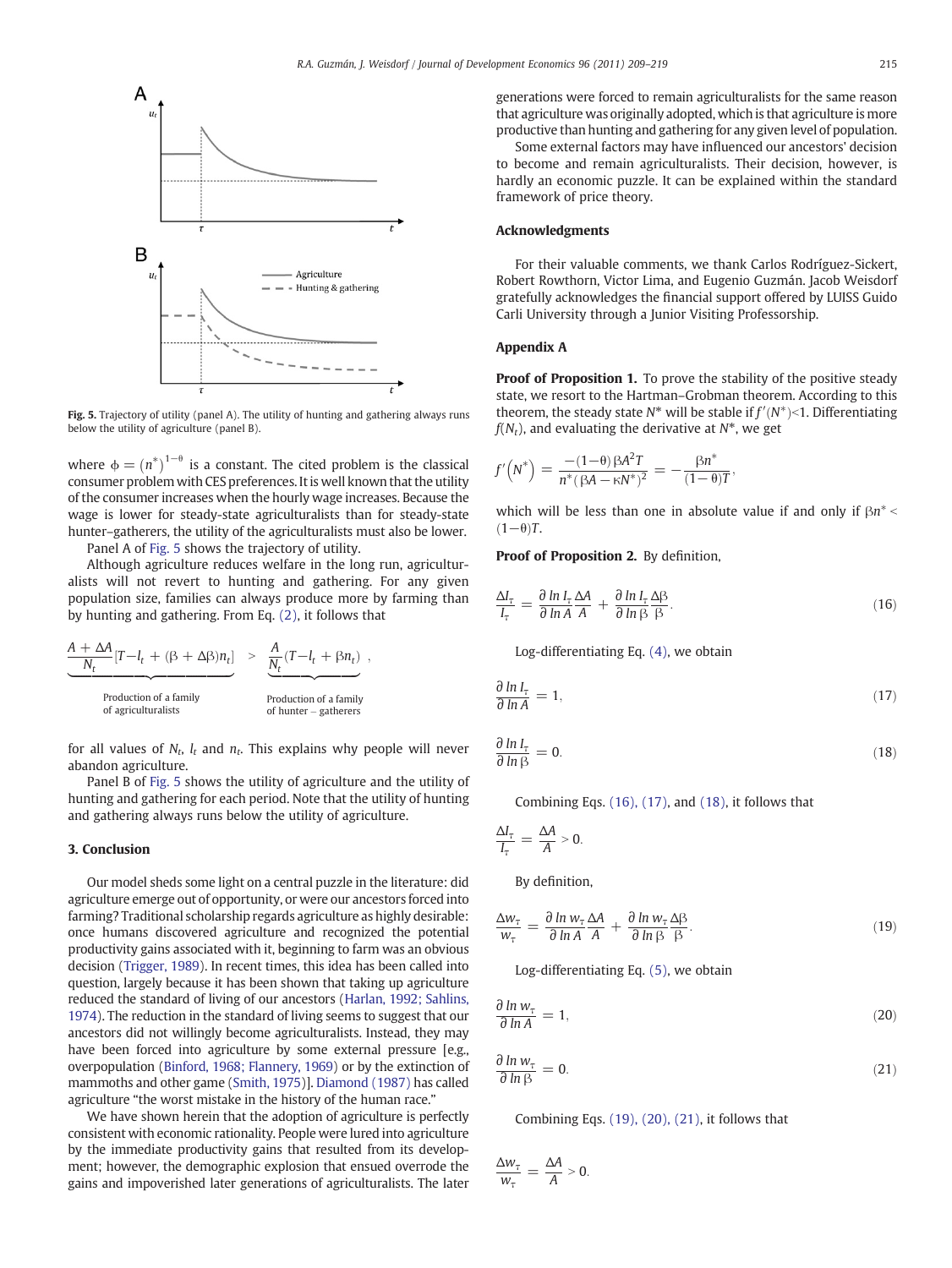By definition,

$$
\frac{\Delta p_{\tau}}{p_{\tau}} = \frac{\partial \ln p_{\tau}}{\partial \ln A} \frac{\Delta A}{A} + \frac{\partial \ln p_{\tau}}{\partial \ln \beta} \frac{\Delta \beta}{\beta}.
$$
 (22)

Log-differentiating Eq. (6), we obtain

$$
\frac{\partial \ln p_{\tau}}{\partial \ln A} = -\frac{\beta w_{\tau}}{p_t},\tag{23}
$$

$$
\frac{\partial \ln p_{\tau}}{\partial \ln \beta} = -\frac{\beta w_{\tau}}{p_t}.
$$
\n(24)

Finally, combining Eqs. (22), (23), (24), it follows that

$$
\frac{\Delta p_{\tau}}{p_{\tau}} = -\frac{\beta w_{\tau}}{p_{\tau}} \frac{\Delta A}{A} - \frac{\beta w_{\tau}}{p_{\tau}} \frac{\Delta \beta}{\beta} < 0.
$$

Proof of Proposition 3. By definition,

$$
\frac{\Delta c_{\tau}}{c_{\tau}} = \frac{\partial \ln c_{\tau}}{\partial \ln A} \frac{\Delta A}{A} + \frac{\partial \ln c_{\tau}}{\partial \ln \beta} \frac{\Delta \beta}{\beta}.
$$
\n(25)

Applying the chain rule, we obtain

$$
\frac{\partial \ln c_{\tau}}{\partial \ln A} = \frac{\partial \ln c_{\tau}}{\partial \ln I_{\tau}} \frac{\partial \ln I_{\tau}}{\partial \ln A} + \frac{\partial \ln c_{\tau}}{\partial \ln w_{\tau}} \frac{\partial \ln w_{\tau}}{\partial A} + \frac{\partial \ln c_{\tau}}{\partial \ln p_{\tau}} \frac{\partial \ln p_{\tau}}{\partial \ln A},
$$
(26)

$$
\frac{\partial \ln c_{\tau}}{\partial \ln \beta} = \frac{\partial \ln c_{\tau}}{\partial \ln l_{\tau}} \frac{\partial \ln l_{\tau}}{\partial \ln \beta} + \frac{\partial \ln c_{\tau}}{\partial \ln w_{\tau}} \frac{\partial \ln w_{\tau}}{\partial \ln \beta} + \frac{\partial \ln c_{\tau}}{\partial \ln p_{\tau}} \frac{\partial \ln p_{\tau}}{\partial \ln \beta}.
$$
 (27)

On the other hand, the income and price elasticities for  $c_t$  are given by

$$
\frac{\partial \ln c_t}{\partial \ln I_t} = 1,\tag{28}
$$

$$
\frac{\partial \ln c_t}{\partial \ln w_t} = \frac{(\sigma - 1)w_t l_t}{c_t + w_t l_t},\tag{29}
$$

$$
\frac{\partial \ln c_t}{\partial \ln p_t} = 0,\tag{30}
$$

for all t. Finally, combining Eqs. (17), (18), (20), (21), and (25) to (30), it follows that

$$
\frac{\Delta c_{\tau}}{c_{\tau}} = \frac{c_{\tau} + \sigma w_{\tau} l_{\tau}}{c_{\tau} + w_{\tau} l_{\tau}} \frac{\Delta A}{A} > 0,
$$

which we set out to prove. By definition,

$$
\frac{\Delta n_{\tau}}{n_{\tau}} = \frac{\partial \ln n_{\tau}}{\partial \ln A} \frac{\Delta A}{A} + \frac{\partial \ln n_{\tau}}{\partial \ln \beta} \frac{\Delta \beta}{\beta}.
$$
\n(31)

Applying the chain rule, we obtain

$$
\frac{\partial \ln n_{\tau}}{\partial \ln A} = \frac{\partial \ln n_{\tau}}{\partial \ln I_{\tau}} \frac{\partial \ln I_{\tau}}{\partial \ln A} + \frac{\partial \ln n_{\tau}}{\partial \ln w_{\tau}} \frac{\partial \ln w_{\tau}}{\partial A} + \frac{\partial \ln n_{\tau}}{\partial \ln p_{\tau}} \frac{\partial \ln p_{\tau}}{\partial \ln A},
$$
(32)

$$
\frac{\partial \ln n_{\tau}}{\partial \ln \beta} = \frac{\partial \ln n_{\tau}}{\partial \ln I_{\tau}} \frac{\partial \ln I_{\tau}}{\partial \ln \beta} + \frac{\partial \ln n_{\tau}}{\partial \ln w_{\tau}} \frac{\partial \ln w_{\tau}}{\partial \ln \beta} + \frac{\partial \ln n_{\tau}}{\partial \ln p_{\tau}} \frac{\partial \ln p_{\tau}}{\partial \ln \beta}.
$$
(33)

On the other hand, the income and price elasticities for  $n_t$  are given by

$$
\frac{\partial \ln n_t}{\partial \ln l_t} = 1,\tag{34}
$$

$$
\frac{\partial \ln n_t}{\partial \ln w_t} = 0,\tag{35}
$$

$$
\frac{\partial \ln c_t}{\partial \ln p_t} = -1,\tag{36}
$$

for all t. Combining Eqs. (17), (18), (23), (24), and (31) to (36), we get

$$
\frac{\Delta n_{\tau}}{n_{\tau}} = \left(\frac{p_{\tau}-\beta A}{p_{\tau}}\right)\frac{\Delta A}{A} + \frac{\beta A \Delta \beta}{p_{\tau}}.
$$

However, from Eq. (6), we know that  $p_\tau-\beta A=\kappa$ . Using this identity with the preceding equation, we obtain

$$
\frac{\Delta n_{\tau}}{n_{\tau}} = \frac{\kappa}{p_{\tau}} \frac{\Delta A}{A} + \frac{\beta A}{p_{\tau}} \frac{\Delta \beta}{\beta},
$$

which we set out to prove. By definition,

$$
\frac{\Delta l_{\tau}}{l_{\tau}} = \frac{\partial \ln l_{\tau}}{\partial \ln A} \frac{\Delta A}{A} + \frac{\partial \ln l_{\tau}}{\partial \ln \beta} \frac{\Delta \beta}{\beta}.
$$
\n(37)

Applying the chain rule, we obtain

$$
\frac{\partial \ln l_{\tau}}{\partial \ln A} = \frac{\partial \ln l_{\tau}}{\partial \ln l_{\tau}} \frac{\partial \ln l_{\tau}}{\partial \ln A} + \frac{\partial \ln l_{\tau}}{\partial \ln w_{\tau}} \frac{\partial \ln w_{\tau}}{\partial A} + \frac{\partial \ln l_{\tau}}{\partial \ln p_{\tau}} \frac{\partial \ln p_{\tau}}{\partial \ln A},
$$
(38)

$$
\frac{\partial \ln l_{\tau}}{\partial \ln \beta} = \frac{\partial \ln l_{\tau}}{\partial \ln l_{\tau}} \frac{\partial \ln l_{\tau}}{\partial \ln \beta} + \frac{\partial \ln l_{\tau}}{\partial \ln w_{\tau}} \frac{\partial \ln w_{\tau}}{\partial \ln \beta} + \frac{\partial \ln l_{\tau}}{\partial \ln p_{\tau}} \frac{\partial \ln p_{\tau}}{\partial \ln \beta}.
$$
(39)

On the other hand, the income and price elasticities for  $l_t$  are given by

$$
\frac{\partial \ln l_t}{\partial \ln l_t} = 1,\tag{40}
$$

$$
\frac{\partial \ln l_t}{\partial \ln w_t} = -\frac{\sigma c_t + w_t l_t}{c_t + w_t l_t},\tag{41}
$$

$$
\frac{\partial \ln l_t}{\partial \ln p_t} = 0,\tag{42}
$$

for all t. Finally, combining Eqs. (17), (18), (20), (21), and (37) to (42), we get

$$
\frac{\Delta l_{\tau}}{l_{\tau}} = \frac{(1-\sigma)c_{\tau}}{c_{\tau} + w_{\tau}l_{\tau}} \frac{\Delta A}{A},
$$

which is positive if  $\sigma$ <1, zero if  $\sigma$  = 1, and negative if  $\sigma$ >1. That completes the proof.

#### Proof of Proposition 4. By definition,

$$
\frac{\Delta u_{\tau}}{u_{\tau}} = \frac{\partial \ln u_{\tau}}{\partial \ln A} \frac{\Delta A}{A} + \frac{\partial \ln u_{\tau}}{\partial \ln \beta} \frac{\Delta \beta}{\beta}.
$$
\n(43)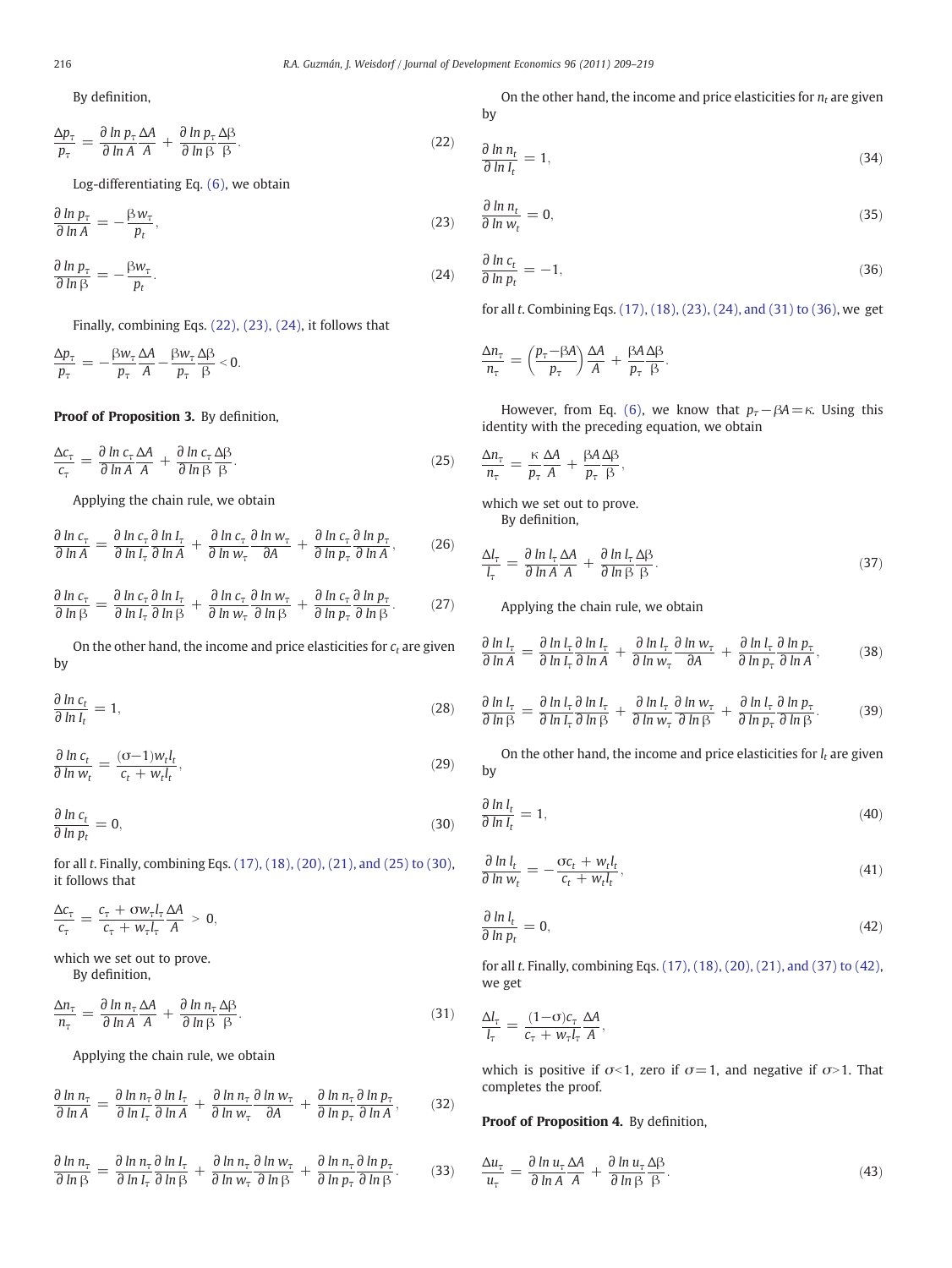Applying the chain rule, we obtain

$$
\frac{\partial \ln u_{\tau}}{\partial \ln A} = \frac{\partial \ln u_{\tau}}{\partial \ln I_{\tau}} \frac{\partial \ln I_{\tau}}{\partial \ln A} + \frac{\partial \ln u_{\tau}}{\partial \ln w_{\tau}} \frac{\partial \ln w_{\tau}}{\partial A} + \frac{\partial \ln u_{\tau}}{\partial \ln p_{\tau}} \frac{\partial \ln p_{\tau}}{\partial \ln A}, \tag{44}
$$

$$
\frac{\partial \ln u_{\tau}}{\partial \ln \beta} = \frac{\partial \ln u_{\tau}}{\partial \ln I_{\tau}} \frac{\partial \ln I_{\tau}}{\partial \ln \beta} + \frac{\partial \ln u_{\tau}}{\partial \ln w_{\tau}} \frac{\partial \ln w_{\tau}}{\partial \ln \beta} + \frac{\partial \ln u_{\tau}}{\partial \ln p_{\tau}} \frac{\partial \ln p_{\tau}}{\partial \ln \beta}.
$$
(45)

On the other hand,

$$
\frac{\partial \ln u_t}{\partial \ln I_t} = 1,\tag{46}
$$

$$
\frac{\partial \ln u_t}{\partial \ln w_t} = -\frac{w_t l_t}{l_t},\tag{47}
$$

$$
\frac{\partial \ln u_t}{\partial \ln p_t} = -(1 - \theta),\tag{48}
$$

for all t. Combining Eqs. (17), (18), (20), (21), (23), (24), and (43) to (48), we get

$$
\frac{\Delta u_{\tau}}{u_{\tau}} = \left(1 - \frac{w_{\tau}l_{\tau}}{l_{\tau}} + \frac{(1 - \theta)\beta w_{\tau}}{p_{\tau}}\right)\frac{\Delta A}{A} + \frac{(1 - \theta)\beta w_{\tau}}{p_{\tau}}\frac{\Delta \beta}{\beta}.
$$

However, from the budget constraint, we know that  $w_{\tau}l_{\tau}$ =  $I_{\tau}-c_t-\kappa p_t$ . Using this identity with the preceding equation, we obtain

$$
\frac{\Delta u_{\tau}}{u_{\tau}} = \left(\frac{c_{\tau} + \kappa p_{\tau}}{I_{\tau}} + \frac{(1-\theta)\beta w_{\tau}}{p_{\tau}}\right)\frac{\Delta A}{A} + \frac{(1-\theta)\beta w_{\tau}}{p_{\tau}}\frac{\Delta \beta}{\beta} \ge 0,
$$

which we set out to prove.

Proof of Proposition 5. By definition,

$$
\frac{\Delta N^*}{N^*} = \frac{\partial \ln N^*}{\partial \ln A} \frac{\Delta A}{A} + \frac{\partial \ln N^*}{\partial \ln \beta} \frac{\Delta \beta}{\beta}.
$$

Differentiating Eq. (12), we get

 $\frac{\partial \ln N^*}{\partial \ln A} = 1,$  $\frac{\partial \ln N^*}{\partial \ln \beta} = \frac{\beta n^*}{(1-\theta)T}$  $\frac{P}{(1-\theta)T + \beta n^*}$ 

Combining the preceding three equations, we obtain

$$
\frac{\Delta N^*}{N^*} = \frac{\Delta A}{A} + \frac{\beta n^*}{(1-\theta)T + \beta n^*} \frac{\Delta \beta}{\beta}.
$$
\n(49)

On the other hand, from Eq. (14), we know that

$$
w^* = \frac{\kappa n^*}{(1-\theta)T + \beta n^*}.
$$

Rearranging the preceding expression, we obtain

$$
\frac{\beta w^*}{\kappa} = \frac{\beta n^*}{(1-\theta)T + \beta n^*}.
$$
\n(50)

Finally, inserting Eq. (50) into Eq. (49), we obtain

 $\Delta N^*$  $\frac{\Delta N^*}{N^*} = \frac{\Delta A}{A} + \frac{\beta w^*}{\kappa}$ κ  $\frac{\Delta\beta}{\beta} > 0,$ 

which we set out to prove.

#### Proof of Proposition 6. By definition,

$$
\frac{\Delta I^*}{I^*} = \frac{\partial \ln I^*}{\partial \ln A} \frac{\Delta A}{A} + \frac{\partial \ln I^*}{\partial \ln \beta} \frac{\Delta \beta}{\beta} \tag{51}
$$

Log-differentiating Eq. 13, we obtain

$$
\frac{\partial \ln I^*}{\partial \ln A} = 0,\tag{52}
$$

$$
\frac{\partial \ln l^*}{\partial \ln \beta} = -\frac{\beta w}{\kappa}.
$$
\n(53)

Combining Eqs. (64), (65), (66) we get

$$
\frac{\Delta I^*}{I^*} = -\frac{\beta w^*}{\kappa} \frac{\Delta \beta}{\beta} < 0,
$$

as desired.

By definition,

$$
\frac{\Delta w^*}{w^*} = \frac{\partial \ln w^*}{\partial \ln A} \frac{\Delta A}{A} + \frac{\partial \ln w^*}{\partial \ln \beta} \frac{\Delta \beta}{\beta} \tag{54}
$$

Log-differentiating Eq. (14), we obtain

$$
\frac{\partial \ln w^*}{\partial \ln A} = 0, \tag{55}
$$

$$
\frac{\partial \ln w^*}{\partial \ln \beta} = -\frac{\beta w^*}{\kappa}.\tag{56}
$$

Combining Eqs. (67), (68), (69), we get

$$
\frac{\Delta w^*}{w^*} = -\frac{\beta w^*}{\kappa} \frac{\Delta \beta}{\beta} < 0,
$$

as desired. By definition,

$$
\frac{\Delta p^*}{p^*} = \frac{\partial \ln p^* \Delta A}{\partial \ln A A} + \frac{\partial \ln p^* \Delta \beta}{\partial \ln \beta \beta} \tag{57}
$$

Log-differentiating Eq. (15), we obtain

$$
\frac{\partial \ln p^*}{\partial \ln A} = 0,\tag{58}
$$

$$
\frac{\partial \ln p^*}{\partial \ln \beta} = -\frac{\beta w^*}{\kappa}.
$$
\n(59)

Combining Eqs. (57), (58), (59), we get

$$
\frac{\Delta p^*}{p^*} = -\frac{\beta w^*}{\kappa} \frac{\Delta \beta}{\beta} < 0,
$$

as desired.

#### Proof of Proposition 7. By definition,

$$
\frac{\Delta c^*}{c^*} = \frac{\partial \ln c^*}{\partial \ln A} \frac{\Delta A}{A} + \frac{\partial \ln c^*}{\partial \ln \beta} \frac{\Delta \beta}{\beta}.
$$
\n(60)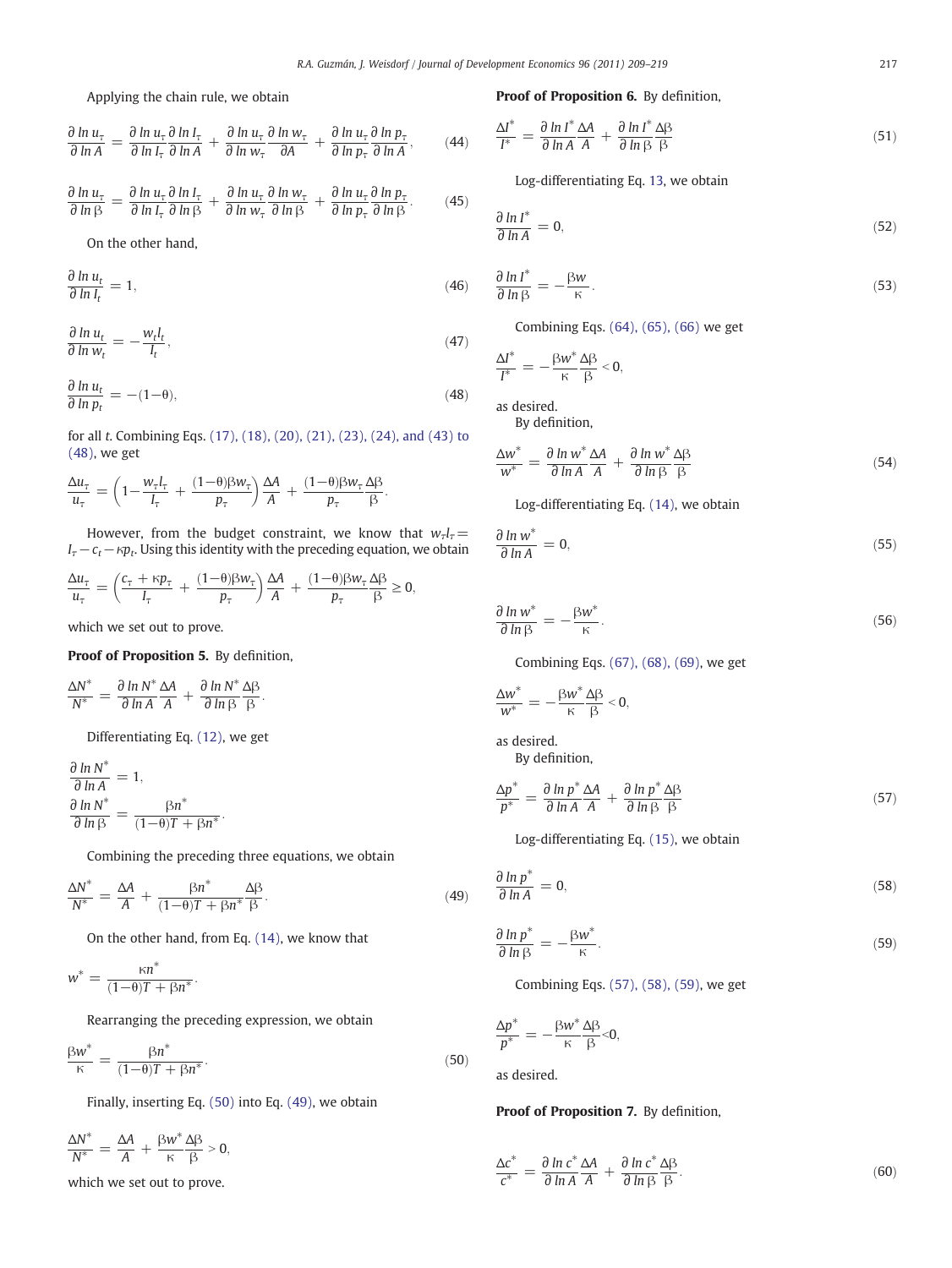<span id="page-9-0"></span>Applying the chain rule, we obtain

$$
\frac{\partial \ln c^*}{\partial \ln A} = \frac{\partial \ln c^*}{\partial \ln I^*} \frac{\partial \ln l^*}{\partial \ln A} + \frac{\partial \ln c^*}{\partial \ln w^*} \frac{\partial \ln w^*}{\partial A} + \frac{\partial \ln c^*}{\partial \ln p^*} \frac{\partial \ln p^*}{\partial \ln A}, \qquad (61)
$$

$$
\frac{\partial \ln c^*}{\partial \ln \beta} = \frac{\partial \ln c^*}{\partial \ln l^*} \frac{\partial \ln l^*}{\partial \ln \beta} + \frac{\partial \ln c^*}{\partial \ln w^*} \frac{\partial \ln w^*}{\partial \ln \beta} + \frac{\partial \ln c^*}{\partial \ln p^*} \frac{\partial \ln p^*}{\partial \ln \beta}.
$$
 (62)

Combining Eqs. (28)–(30), (52), (53), (55), (56), (60), (61) and (62), we get

<u>Δ</u>c<sup>\*</sup>  $\frac{\Delta c^*}{c^*} = -\frac{c^* + \sigma w^* l^*}{c^* + w^* l^*}$  $\frac{c^* + \sigma w^* l^*}{c^* + w^* l^*} \frac{\beta w^*}{\kappa}$ κ  $\frac{\Delta \beta}{\beta}$  < 0,

which we set out to prove. By definition,

$$
\frac{\Delta l^*}{l^*} = \frac{\partial \ln l^*}{\partial \ln A} \frac{\Delta A}{A} + \frac{\partial \ln l^*}{\partial \ln \beta} \frac{\Delta \beta}{\beta}.
$$
\n(63)

Applying the chain rule, we obtain

$$
\frac{\partial \ln l^*}{\partial \ln A} = \frac{\partial \ln l^*}{\partial \ln l^*} \frac{\partial \ln l^*}{\partial \ln A} + \frac{\partial \ln l^*}{\partial \ln w^*} \frac{\partial \ln w^*}{\partial A} + \frac{\partial \ln l^*}{\partial \ln p^*} \frac{\partial \ln l^*}{\partial \ln A}, \qquad (64)
$$

$$
\frac{\partial \ln l^*}{\partial \ln \beta} = \frac{\partial \ln l^*}{\partial \ln l^*} \frac{\partial \ln l^*}{\partial \ln \beta} + \frac{\partial \ln l^*}{\partial \ln w^*} \frac{\partial \ln w^*}{\partial \ln \beta} + \frac{\partial \ln l^*}{\partial \ln p^*} \frac{\partial \ln l^*}{\partial \ln p^*}.
$$
(65)

Combining Eqs. (40), (41), (42), (52), (53), (55), (56), (60), (61) and (62), we get

$$
\frac{\Delta l^*}{l^*} = -\frac{(1-\sigma)c^*}{c^* + w^*l^*} \frac{\beta w^*}{\kappa} \frac{\Delta \beta}{\beta},
$$

which is negative if  $\sigma$ <1, zero if  $\sigma$  = 1, and positive if  $\sigma$ >1. This completes the proof.

#### Proof of Proposition 8. By definition,

$$
\frac{\Delta u^*}{u^*} = \frac{\partial \ln u^*}{\partial \ln A} \frac{\Delta A}{A} + \frac{\partial \ln u^*}{\partial \ln \beta} \frac{\Delta \beta}{\beta}.
$$
 (66)

Applying the chain rule, we obtain

$$
\frac{\partial \ln u^*}{\partial \ln A} = \frac{\partial \ln u^*}{\partial \ln l^*} \frac{\partial \ln l^*}{\partial \ln A} + \frac{\partial \ln u^*}{\partial \ln w^*} \frac{\partial \ln w^*}{\partial A} + \frac{\partial \ln u^*}{\partial \ln p^*} \frac{\partial \ln p^*}{\partial \ln A}, \quad (67)
$$

$$
\frac{\partial \ln u^*}{\partial \ln \beta} = \frac{\partial \ln u^*}{\partial \ln l^*} \frac{\partial \ln l^*}{\partial \ln \beta} + \frac{\partial \ln u^*}{\partial \ln w^*} \frac{\partial \ln w^*}{\partial \ln \beta} + \frac{\partial \ln u^*}{\partial \ln p^*} \frac{\partial \ln v^*}{\partial \ln \beta}.
$$
 (68)

Combining Eqs. (46), (47), (48), (52), (53), (55), (56), (58), (59), (66), (67) and (68), we get

$$
\frac{\Delta u^*}{u^*} = -\frac{\theta I^* - w^* I^*}{I^*} \frac{\beta w^*}{\kappa} \frac{\Delta \beta}{\beta}.
$$
\n(69)

On the other hand, from Eqs. (8) and (9), we obtain

 $c_t + w_t l_t = \theta l_t,$ 

for all t. Therefore,

 $\theta I^* - w^* I^* = c^*.$ 

Using the aforementioned identity with Eq. (69), we obtain

$$
\frac{\Delta u^*}{u^*} = -\frac{c^*}{I^*} \frac{\beta w^*}{\kappa} \frac{\Delta \beta}{\beta},
$$

which we set out to prove.

### Appendix B. Supplementary data

Supplementary data associated with this article can be found, in the online version, at doi:[10.1016/j.jdeveco.2010.08.007](http://dx.doi.org/10.1016/j.jdeveco.2010.08.007).

#### References

- Angel, J.L., 1975. Paleoecology, paleodemography and health. In: Polgar, S. (Ed.), Population, Ecology and Social Evolution. Mouton, The Hague, pp. 167–190.
- Armelagos, G.J., Goodman, A.H., Jacobs, K.H., 1991. The origins of agriculture: population growth during a period of declining health. Population and Environment 13, 9–22.
- Ashraf, Q., and O. Galor. 2008. Malthusian population dynamics: theory and evidence. Brown University, mimeo.
- Binford, L.R., 1968. Post-Pleistocene adaptation. In: Binford, S.R., Binford, L.R. (Eds.), New Perspectives in Archaeology. Aldine, Chicago, pp. 313–341.
- Bocquet-Appel, J.P., 2002. Paleoanthropological traces of a Neolithic demographic transition. Current Anthropology 43, 637–650.
- Cashdan, E.A., 1985. Natural fertility, birth spacing, and the first demographic transition. American Anthropologist 87, 650–653.
- Cohen, M.N., Armelagos, G.J., 1984. Paleopathology at the Origins of Agriculture. In: Cohen, M.N., Armelagos, G.J. (Eds.), Paleopathology at the origins of agriculture. Academic Press, Orlando, pp. 585–602.
- Cohen, M.N., Crane-Kramer, G.M.M., 2007. Ancient Health: Skeletal Indicators of Agricultural and Economic Intensification. University of Florida Press, Gainesville.
- Dalgaard, C.J., Strulik, H., 2010. The physiological foundations of the wealth of nations. Discussion Paper 10-05. University of Copenhagen.
- Diamond, D., 1987. The worst mistake in the history of the human race. Discover Magazine 64–66 May.
- Douglas, M., 1966. Population control in primitive groups. The British Journal of Sociology 17, 263–273.
- Dow, G.K., Reed, C.G., Olewiler, N., 2009. Climate reversals and the transition to agriculture. Journal of Economic Growth 14, 27–56.
- Draper, P., 1976. Social and economic constraints on child life among the !Kung. In: Lee, R.B., DeVore, J. (Eds.), Kalahari Hunter–Gatherers. Harvard University Press, Cambridge, pp. 199–217.
- Eshed, V., Gopher, A., Pinhasi, R., Hershkovitz, I., 2010. Paleopathology and the origin of agriculture in the Levant. American Journal of Physical Anthropology 143, 121–133.
- Flannery, K.V., 1969. Origins and ecological effects of early domestication in Iran and the Near East. In: Ucko, P.J., Dimbleby, G.W. (Eds.), The Domestication and Exploitation of Plants and Animals. Aldine, Chicago, pp. 73–100.

Harlan, J.R., 1992. Crops and Man. American Society of Agronomy, Maddison.

- Hutchinson, D.L., Norr, L., Teaford, M.F., 2007. Outer coast foragers and inner coast farmers in late prehistoric North Carolina. In: Cohen, M., Crane-Kramer, G.M.M. (Eds.), Ancient Health: Skeletal Indicators of Agricultural and Economic Intensification. Florida University Press, Tallahassee, pp. 52–64.
- Johnson, A.W., Earle, T.K., 2000. The Evolution of Human Societies: from Foraging Group to Agrarian State. Stanford University Press, Stanford.
- Kent, S., 2006. Cultural diversity among African foragers: causes and implications. In: Kent, S. (Ed.), Cultural Diversity among Twentieth-Century Foragers: an African Perspective. Cambridge University Press, Cambridge, pp. 215–244.
- Kramer, K.L., Boone, J.L., 2002. Why intensive agriculturalists have higher fertility: a household energy budget approach. Current Anthropology 43, 511–517.
- Lagerlöf, N.P., 2009. Slavery and other property rights. Review of Economic Studies 76, 319–342.
- Lee, R.B., 1969. !Kung Bushmen subsistence: an input–output analysis. In: Vayda, A.P. (Ed.), Environment and Cultural Behavior. Natural History Press, Garden City, pp. 47–80.
- Lee, R.D., 1997. Population dynamics: equilibrium, disequilibrium, and consequences of fluctuations. In: Rosenzweig, M.R., Stark, O. (Eds.), Handbook of Population and Family Economics, vol. 1 B. Elsevier North-Holland, Amsterdam, pp. 1063–1115.
- Locay, L. 1983. Aboriginal population density of North American Indians. Department of Economics, University of Chicago, PhD dissertation.
- Locay, L., 1989. From hunting and gathering to agriculture. Economic Development and Cultural Change 37, 737–756.
- Marceau, N., Myers, G., 2006. On the early Holocene: foraging to early agriculture. The Economic Journal 116, 751–772.
- Price, T.D., Gebauer, A., 1995. New perspectives on the transition to agriculture. In: Price, T.D., Gebauer, A. (Eds.), Last Hunters, First Farmers: New Perspectives on the Prehistoric Transition to Agriculture. School of American Research Press, Santa Fe, pp. 132–139.
- Robson, A.J., 2008. A bioeconomic view of the Neolithic transition. Canadian Journal of Economics 43, 280–300.